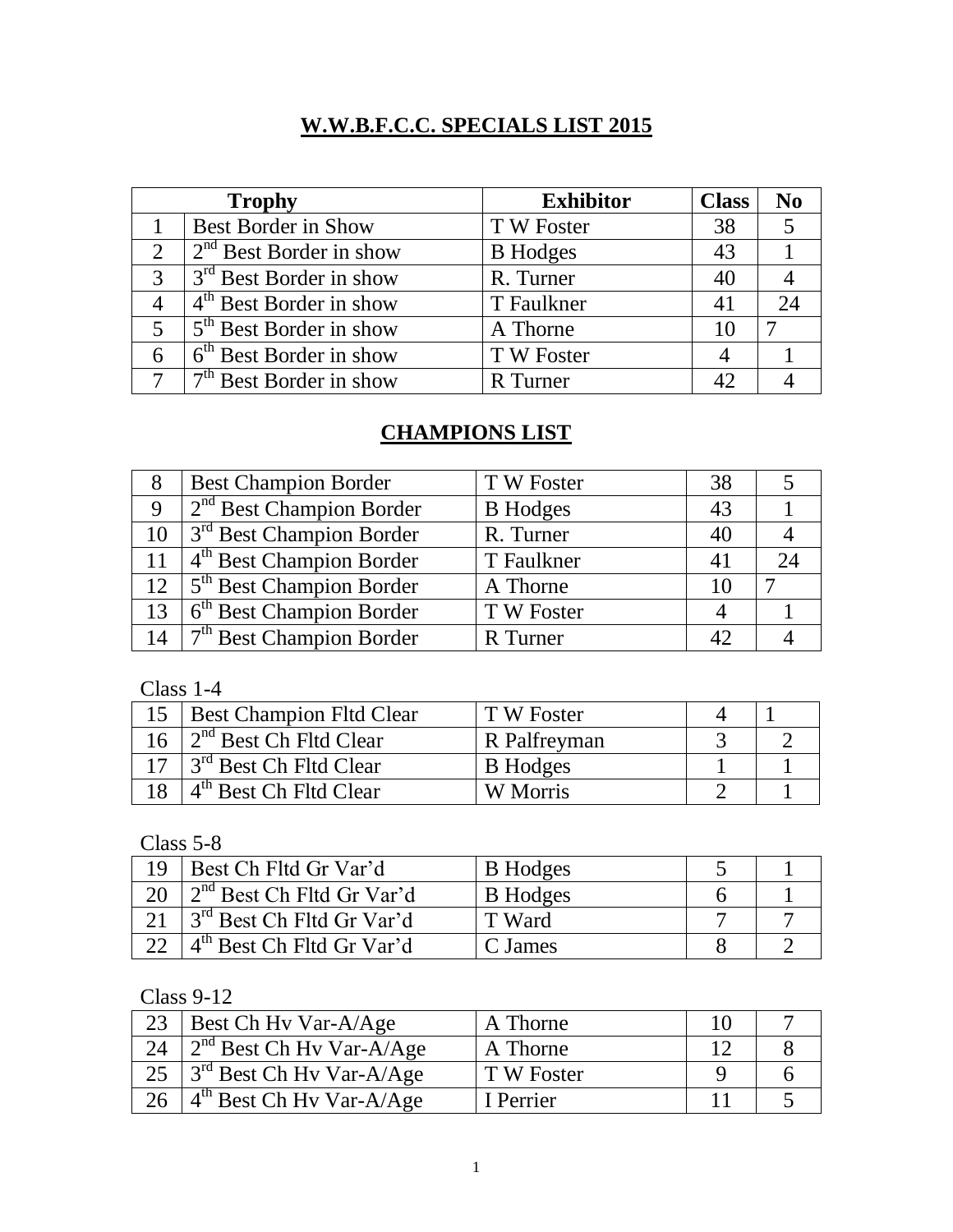Class 13- 16

|    | Best Ch Fltd TPD Green            | T Ward     |  |
|----|-----------------------------------|------------|--|
| 28 | $2nd$ Best Ch Fltd TPD Gr         | I Perrier  |  |
| 29 | $\sim 3^{rd}$ Best Ch Fltd TPD Gr | T W Foster |  |
|    | $4th$ Best Ch Fltd TPD Gr         | G Pearce   |  |

Class 17-20

|    | <b>Best Ch TPD Cinamon A/A</b>        | K Wadkin |  |
|----|---------------------------------------|----------|--|
|    | 32 $\vert 2^{nd}$ Best Ch TPD Cin A/A | K Wadkin |  |
|    | 33 $3^{rd}$ Best Ch TPD Cin A/A       | N Oram   |  |
| 34 | $4th$ Best Ch TPD Cin A/A             | T Ward   |  |

Class 21-24

| 35 | Best Ch Cin Var-A/Age                  | T Faulkner   |  |
|----|----------------------------------------|--------------|--|
|    | 36 $\int 2^{nd}$ Best Ch Cin Var-A/Age | J Cunningham |  |
|    | 3rdBest Ch Cin Var-A/Age               | C James      |  |
|    | 38 $4th$ Best Ch Cin Var-A/Age         | C James      |  |

Class 25- 28

| 39 | $\vert$ Best Ch Cin-Self/Foul A/A          | L Rowlands |  |
|----|--------------------------------------------|------------|--|
|    | 40 $\int 2^{nd}$ Best Ch Cin Self/Foul A/A |            |  |
| 41 | SrdBest Ch Cin Self/Foul A/A               |            |  |
| 42 | 4thBest ChCin Self/Foul A/A                |            |  |

Class 29- 32

| 43 | Best Ch Gr Self/Foul A/A                             | M Symonds       |    |  |
|----|------------------------------------------------------|-----------------|----|--|
| 44 | $\frac{1}{2}$ <sup>nd</sup> Best Ch Gr Self/Foul A/A | I Perrier       | 30 |  |
|    | 45 $\int 3^{rd}$ Best Ch Gr Self/Foul A/A            | $\mid$ C Taylor | 20 |  |
|    | 46   4thBest Ch Gr Self/Foul A/A                     | A Thorne        |    |  |

Class 33- 36

|    | Best Ch White or Allied A/A                          | <b>B</b> Hodges | 35 |  |
|----|------------------------------------------------------|-----------------|----|--|
| 48 | $12^{nd}$ Best Ch White/Allied A/a                   | <b>B</b> Hodges | 36 |  |
| 49 | $\frac{1}{3}$ <sup>rd</sup> Best Ch White/Allied A/a | J Jenkins       |    |  |
| 50 | 4th Best Ch White/Allied A/a                         | J Jenkins       |    |  |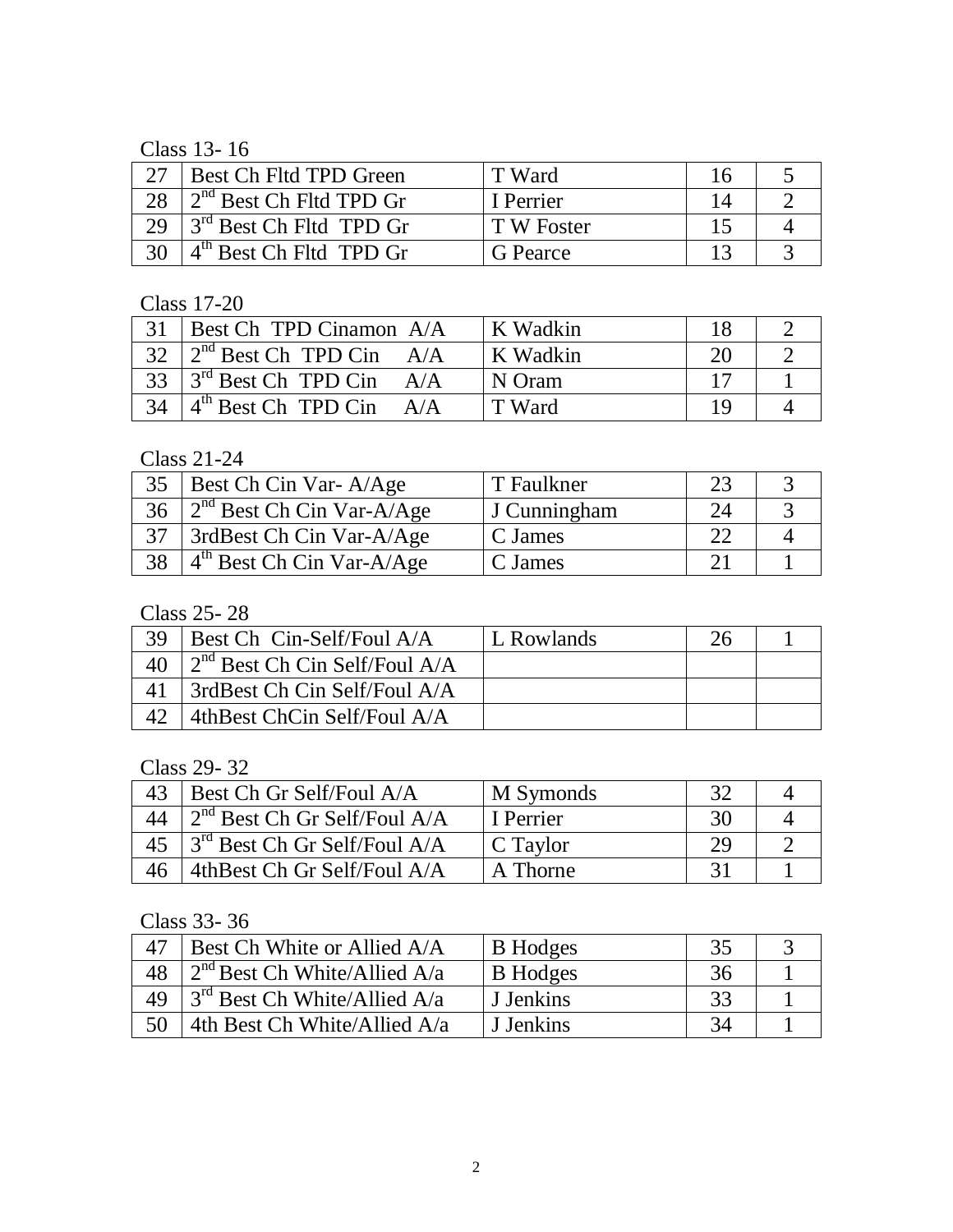Class 37- 40

| Best Ch U/F Clear                               | T W Foster   |    |  |
|-------------------------------------------------|--------------|----|--|
| 52 $\vert$ 2 <sup>nd</sup> Best Ch U/F Clear    | R Turner     | 40 |  |
| $\frac{1}{1}$ 3 <sup>rd</sup> Best Ch U/F Clear | J Cunningham |    |  |
| $4th$ Best Ch U/F Clear                         | M Gauci      |    |  |

Class 41- 44

|    | Best Ch U/f Green Var                             | <b>B</b> Hodges |  |
|----|---------------------------------------------------|-----------------|--|
| 56 | $\frac{1}{2}$ <sup>nd</sup> Best Ch U/f Green Var | T Faulkner      |  |
|    | $3rd$ Best Ch U/f Green Var                       | R Turner        |  |
|    | $4th$ Best Ch U/f Green Var                       | R Turner        |  |

Class 45- 48

| 59 | Best Ch U/f TPD Green                 | M King          | 46 |  |
|----|---------------------------------------|-----------------|----|--|
| 60 | $2nd$ Best Ch U/f TPD Green           | <b>B</b> Hodges | 48 |  |
|    | $3rd$ Best Ch U/f TPD Green           | T W Foster      |    |  |
| 62 | 4 <sup>th</sup> Best Ch U/f TPD Green | M King          | 45 |  |

## **NOVICE SPECIALS LIST**

| 63 | <b>Best Novice Border</b>          | R Thomas   | 94 |  |
|----|------------------------------------|------------|----|--|
| 64 | $2nd$ Best Novice Border           | W Williams | 60 |  |
| 65 | $3rd$ Best Novice Border           | R Thomas   | 57 |  |
| 66 | 4 <sup>th</sup> Best Novice Border | P Selby    | 86 |  |
| 67 | 5 <sup>th</sup> Best Novice Border | N Tench    | 84 |  |
| 68 | 6 <sup>th</sup> Best Novice Border | R Thomas   | 83 |  |
| 69 | 7 <sup>th</sup> Best Novice Border | K Howell   | 49 |  |

Class 49- 52

| 70 | Best Novice Fltd Clear                              | K Howell       |  |
|----|-----------------------------------------------------|----------------|--|
|    | $12nd$ Best Novice Fltd Clear                       | W Williams     |  |
|    | <sup>1</sup> 3 <sup>rd</sup> Best Novice Fltd Clear | K Howell       |  |
|    | 4 <sup>th</sup> Best Novice Fltd Clear              | <b>)</b> Smith |  |

Class 53- 56

| 74 | Best Novice Fltd Gr Var                             | C Dicataldo  |    |  |
|----|-----------------------------------------------------|--------------|----|--|
|    | $\frac{1}{2}$ <sup>nd</sup> Best Novice Fltd Gr Var | K Howell     |    |  |
| 76 | 3 <sup>rd</sup> Best Novice Fltd Gr Var             | G Marshall   | 56 |  |
|    | 4 <sup>th</sup> Best Novice Fltd Gr Var             | Mrs Bratcher |    |  |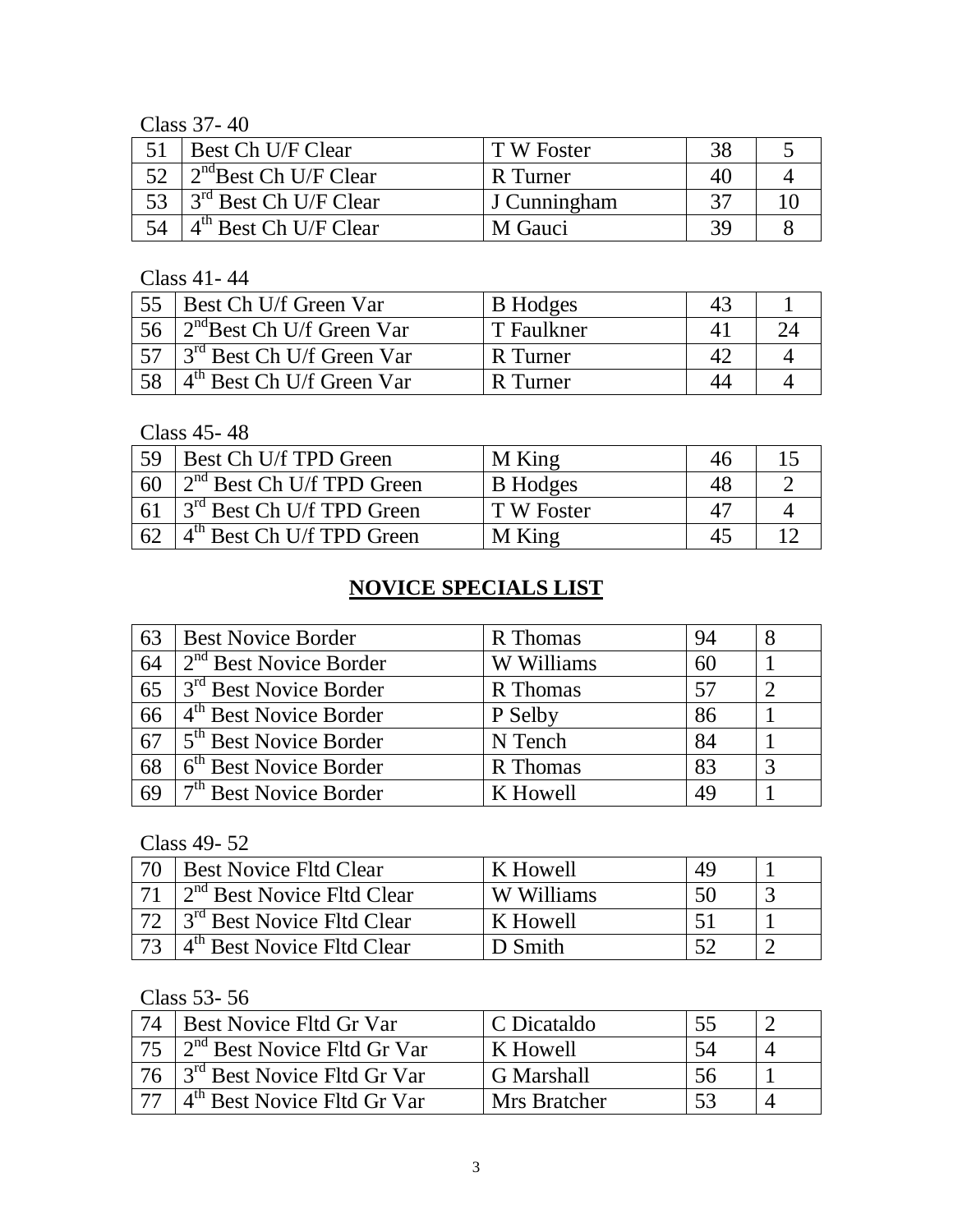Class 57- 60

| 78 | Best Novice Hy Var A/a                         | W Williams | 60 |  |
|----|------------------------------------------------|------------|----|--|
| 79 | $2^{nd}$ Best Novice Hy Var A/a                | R Thomas   |    |  |
|    | $\frac{3^{rd}}{3^{rd}}$ Best Novice Hy Var A/a |            |    |  |
|    | $4th$ Best Novice Hy Var A/a                   |            |    |  |

Class 61- 64

| 82 | <b>Best Novice Fld Tpd Green</b>     | W Williams | 64  |  |
|----|--------------------------------------|------------|-----|--|
|    | $\int 2^{nd}$ Best Novice Fld Tpd Gr | K Howell   | h I |  |
| 84 | $13rd$ Best Novice Fld Tpd Gr        | W Williams | 63  |  |
|    | $4th$ Best Novice Fld Tpd Gr         |            |     |  |

Class 65- 68

| 86        | Best Novice Tpd Cin A/A           | P Selby  | 66 |  |
|-----------|-----------------------------------|----------|----|--|
| <b>87</b> | $12^{nd}$ Best Novice Tpd Cin A/A | P Wright | 67 |  |
| 88        | $3rd$ Best Novice Tpd Cin A/A     |          |    |  |
| 89        | $4th$ Best Novice Tpd Cin A/A     |          |    |  |

Class 69- 72

| 90             | Best Novice Cin Var A/a               | A Ormond     | 70 |  |
|----------------|---------------------------------------|--------------|----|--|
|                | $2nd$ Best Novice Cin Var A/a         | Mrs Bratcher |    |  |
| Q <sub>2</sub> | $\sim 3^{rd}$ Best Novice Cin Var A/a | K Howell     | 69 |  |
| 93             | $4th$ Best Novice Cin Var A/a         |              |    |  |

Class 73- 76

| 94       | Best Nov Cin Self/Foul A/A                       | G Marshall |  |
|----------|--------------------------------------------------|------------|--|
| 95       | $\frac{1}{2}$ <sup>nd</sup> Best Nov Cin S/F A/A |            |  |
| 96       | $\frac{3^{rd}}{3^{rd}}$ Best Nov Cin S/F A/A     |            |  |
| $\Omega$ | $4^{\text{th}}$ Best Nov Cin S/F A/A             |            |  |

Class 77- 80

| - 98 | Best Nov Gr Self/Foul A/A   | N Tench  | 70 |  |
|------|-----------------------------|----------|----|--|
| 99   | $2nd$ Nov Grn Self/Foul A/A | K Howell | 78 |  |
| 100  | $3rd$ Nov Grn Self/Foul A/A | N Tench  | 80 |  |
| 101  | $4th$ Nov Gn Self/Foul A/A  | R Thomas | רי |  |